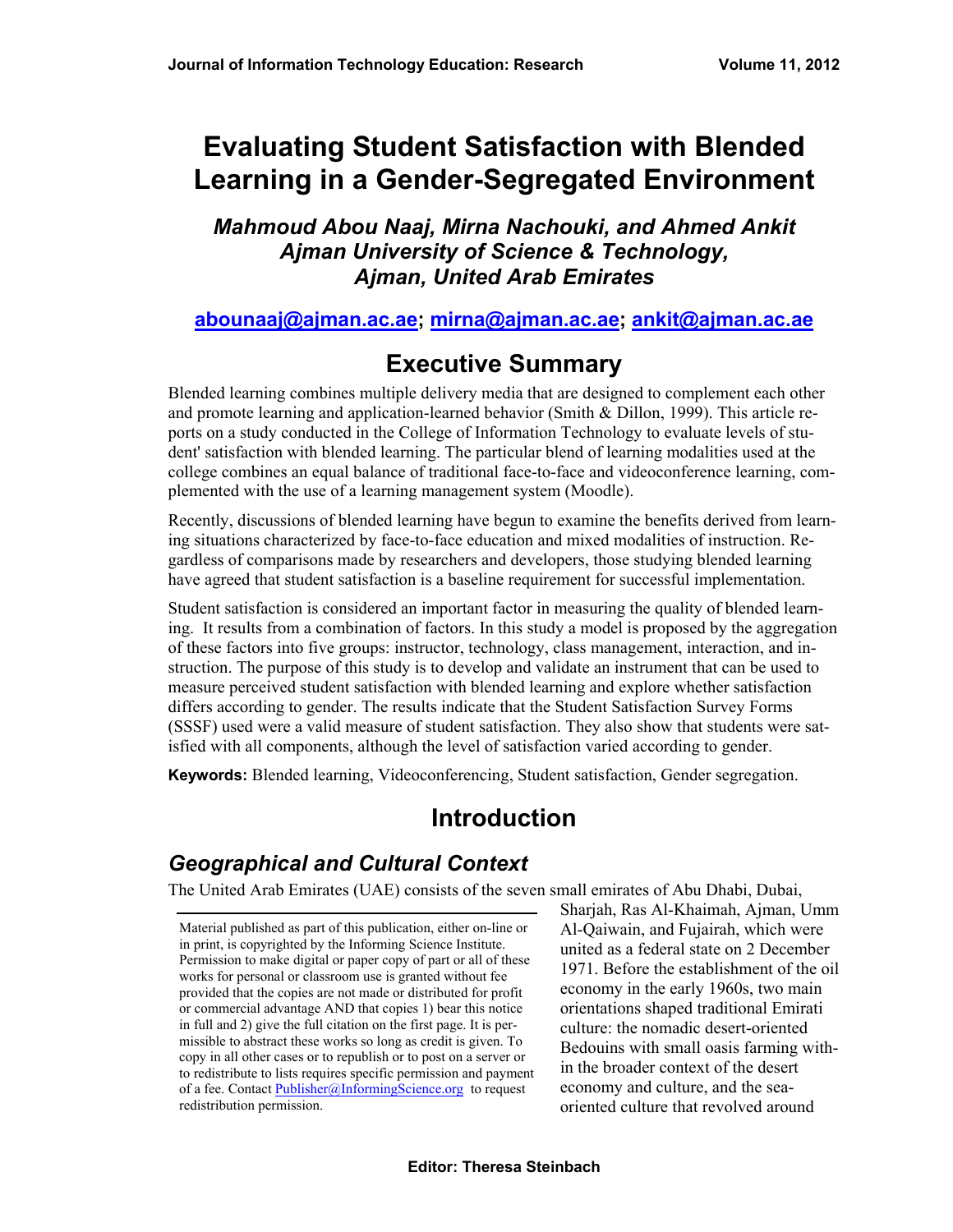pearling and sea trading. These subcultures were economically, politically, and socially interdependent, creating a common culture and social identity. The UAE shares significant aspect of its culture with neighboring Arab Gulf countries and the larger Arab culture. Gulf inhabitants generally concur that gender segregation is sanctioned by the Holy Qur'an, related to the principle of *hijab* in its extended symbolic sense of modesty and privacy beyond its more common meaning of veiling and covering (Weber, 2010).

Modern economic roles and social status reflect both change and continuity for women. Schools and universities are segregated, and levels of enrollment of girls and their performance are impressive. In the Gulf countries higher education, female students outnumber males. According to Al-Yousif (2009) 60% of all university students in the six states of the Gulf are women. In the UAE the ratio is almost two to one. On average, 70.8 percent of UAE national students enrolled in higher education are women (Women in the UAE, 2012). UAE society places a high value on those roles. Conservative cultural attitudes lead women to seek jobs that do not involve mixing with men or commuting far from home. Subsequently, most women are employed in education, health, and the Civil Service (Culture of United Arab Emirates, n.d.). Besides the traditional fields of education and health, there are many women graduates working in various disciplines such as engineering, science, media and communications, computer technology, law, commerce, and the oil industry (Women in the UAE, 2012). Official statements affirm that men and women have equal rights and opportunities to advance themselves and the nation (UAE Constitution, n.d.; Women in the United Arab Emirates: A Portrait of Progress, 2008), yet patriarchy as a generalized ideology is still visible in social life (Culture of United Arab Emirates, n.d.).

The UAE has established an excellent and diversified system of higher education in a very short period of time. Nationals can attend government institutions free of charge, and a wide range of private institutions, many with international accreditation, supplement the public sector. The country now has one of the highest application participation rates in the world. Ninety-five per cent of all females and 80 per cent of all males who are enrolled in the final year of secondary school apply for admission to a higher education institution or to study abroad (UAE, The official Website, 2012).There are 72 public and private institutions of higher education in the country with over a hundred thousand students (Ministry of Higher Education, 2011).

The public universities in UAE offer segregated classes so that women who prefer such type of education have the choice to achieve their goals. It is not always easy to sustain such option economically as duplication is costly. It is, however, not possible to discuss education gender segregation without understanding the social convictions of the UAE society, a modern society that adheres to the traditional values. It is, however, worth noting that there are a number of gender co-education private institutions in which some UAE women complete their studies. In the UAE about 75 percent of students registered in accredited higher education institution are in gendersegregated institutions (Ministry of Higher Education, 2011).

Ajman University of Science and Technology (AUST) was founded in 1988 as the first private institution of higher education in United Arab Emirates and Gulf Cooperation Council states, and since its foundation has operated a system involving gender segregation. In all programs, which comprise 26 accredited undergraduate programs and six accredited master's programs, two sections are created for each class taught - one for male and the other for female students. Traditionally, the instructor responsible has taught both sections, and, therefore, the same lecture has been delivered twice. However, as a private university, AUST faces many of the same challenges as other business organizations - it must do more and better with less resources. The university has, therefore, explored ways to increase efficiency in its teaching and learning systems.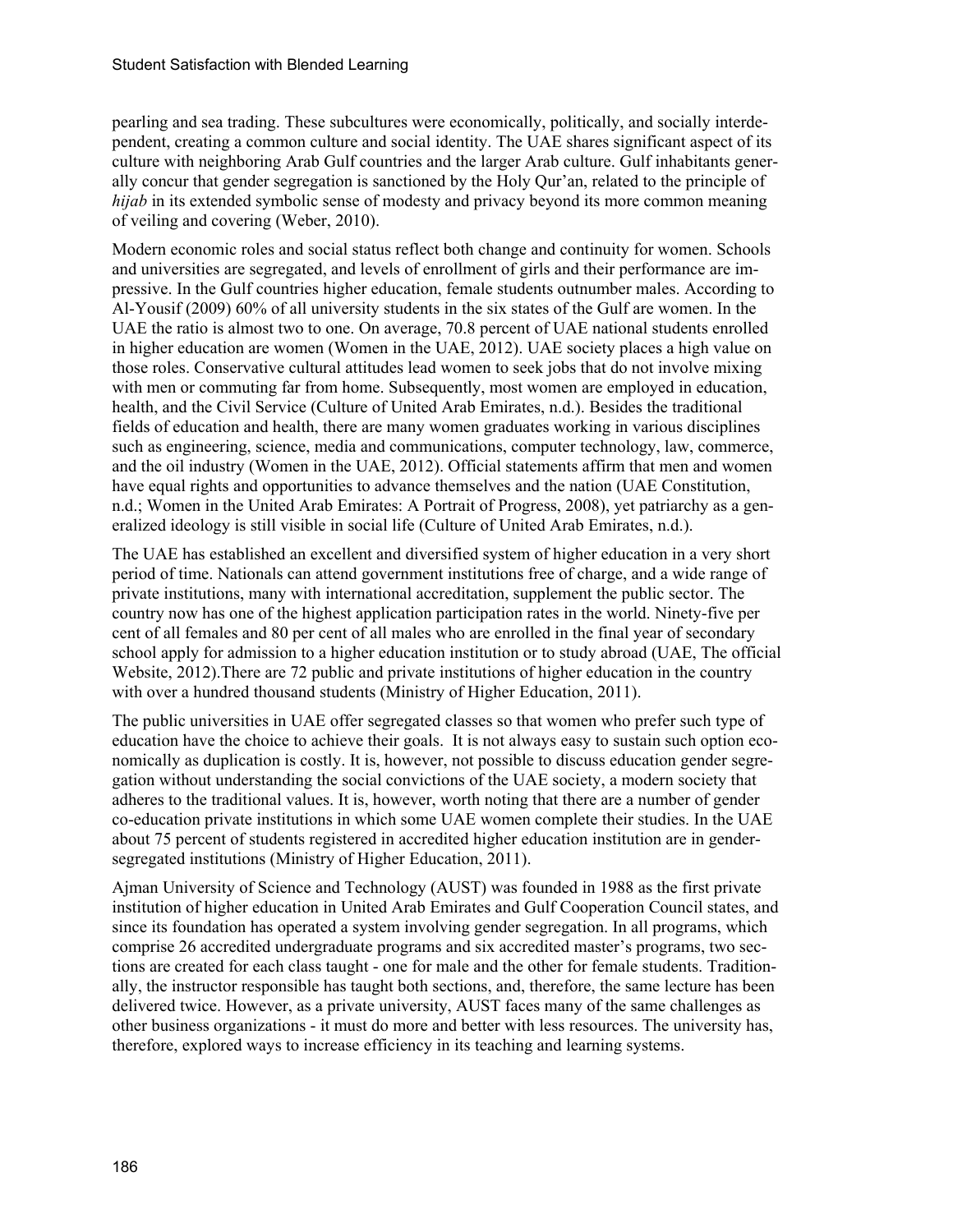#### *Blended-Learning*

In recent years, the rapid development of information and communication technology has facilitated a convergence between face-to-face and technology-mediated learning environments. Won Kim (2007) has defined a variety of learning methods as follows.

- 1. Formal, class-scheduled and course-scheduled, physical class learning (traditional learning).
- 2. Formal, course-scheduled, no physical class but face-to-face interaction-based learning. Examples of this type of learning include dissertation research, independent study, and industry co-op courses offered by universities.
- 3. Formal, class-scheduled and course-scheduled, e-learning. This is distance learning and is the e-learning equivalent of traditional learning. Students do not need to be physically present in the classroom but can participate from remote locations. However, the class is offered on a fixed schedule, as with a traditional class.
- 4. Formal, course-scheduled e-learning. This type of e-learning has been adopted by universities, corporations, and government departments.
- 5. Informal, class-scheduled and course-scheduled, physical class learning: traditional learning corresponding to auditing where students do not receive a formal credit.
- 6. Informal, unscheduled e-learning. This type of e-learning is adopted by those who would like to investigate a topic on their own, from anywhere at any time.

The blended learning approach has been selected, as a potential solution to reduce duplication, in particular situations where the number of students is small in one or both class sections. Blended learning, for the purposes of this article, is defined as "a combination of face-to-face and videoconference learning, complemented with the use of Moodle as a learning management system." There is one important qualifier to this definition in that at least one of the learning types must be a physical class-based type, regardless of level of formality, or there is a course schedule or faceto-face interaction outside the physical classroom. At the same time, at least one other learning type must be of the e-learning variety (likewise regardless of formality, schedules, or interaction outside the classroom). This is to ensure that blended learning remains a combination of a form of traditional learning and a form of e-learning that are designed to complement each other and promote learning and application-learned behavior (Singh, 2003). Student satisfaction is therefore, a key factor in the success of blended learning programs. Student satisfaction results from a combination of factors, and in this study a model is proposed by aggregation of these factors into six groups: instructor, technology, class management, interaction, instruction, and learning management system.

The blended learning environment integrates the advantages of e-learning with some advantageous aspects of the traditional method, such as face-to-face interaction (Finn & Bucceri, 2006). Its goal is to provide the most efficient and effective instruction experience by combining delivery modalities (Sen, 2011). Blended learning is described by Thorne (2003) as "a way of meeting the challenges of tailoring learning and development to the needs of individuals by integrating the innovative and technological advances offered by online learning with the interaction and participation offered in the best of traditional learning." Blended learning provides a flexible platform which helps in addressing the diversity seen in students' learning styles and needs via the integration of interactive online techniques with more traditional teaching strategies (Garrison  $\&$ Kanuka, 2004; Holley & Dobson, 2008).

Blended learning systems change the way learners learn (Graham, 2006), but also change the way the teachers teach. This process of transformation cannot happen overnight and is expected to last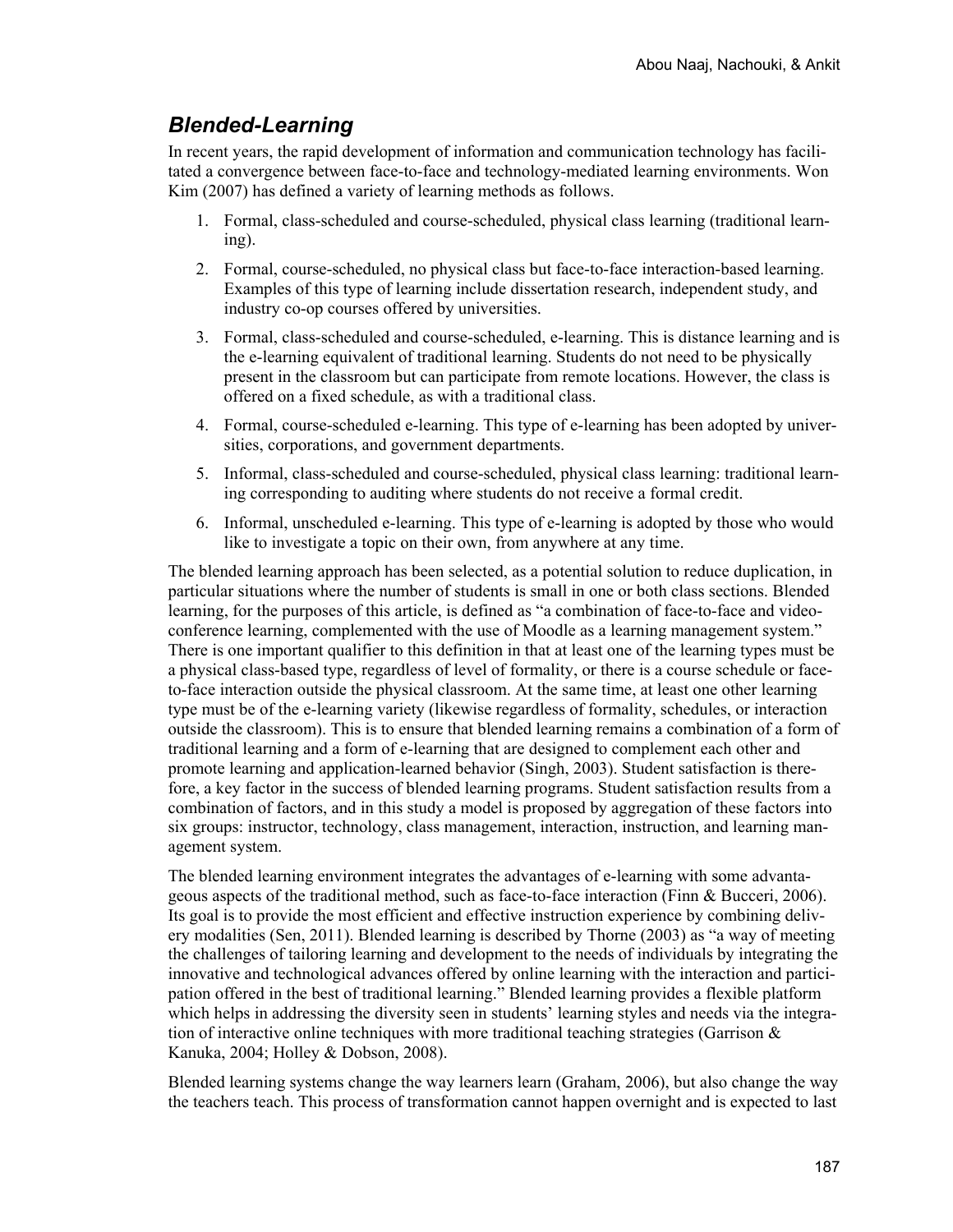for some time, but we hope that it will bring alongside also some quality changes in organization, planning and management of higher education (Žuvic-Butorac, Roncevic, Nemcanin, & Nebic, 2011).

In her study of blended learning in Saudi Universities that operate in a gender-segregated environment, Alebaikan (2010) found that blended learning had the potential to enhance the quality of learning. Traditional instruction via live circuit TV for female students taught by male lecturers would be better supported by online tools, including discussions and course announcements. Thus, the advantage of facilitating interaction between lecturers and students would be more effective in blended courses taught by male lecturers in this segregated environment. This finding is similar to Albalawi (2007) findings that Saudi lecturers believe that web-based instruction will enhance teaching in the gender segregated Saudi Higher Education system.

#### *Student Satisfaction*

In the review of literature for this paper, it was noted that few studies on student satisfaction define satisfaction in blended learning. The Sloan Consortium defines student satisfaction as, "Students are successful in the learning and are pleased with their experience" (J. C. Moore, 2009). A similar definition is given by Sweeney and Ingram (2001). They define satisfaction as, "the perception of enjoyment and accomplishment in the learning environment." Both definitions focus on accomplishment and success in learning, and pleasure and enjoyment with the experience. Thurmond, Wambach, Connors, and Frey (2002) describe student satisfaction as "a concept that reflects outcomes and reciprocity that occur between students and an instructor." Reporting on satisfaction in a blended learning environment, Wu, Tennyson, and Hsia (2010) define satisfaction as the sum of student feeling and attitude that results from aggregating all the benefits that a student hopes to receive from blended learning environment system.

Students spend considerable time and money, as well as exerting substantial effort in obtaining a quality education and should perceive their post-secondary educational experiences as being of high value (Knox, Lindsay, & Kolb, 1993). Student satisfaction is important because it influences the student's level of motivation (Chute, Thompson, & Hancock, 1999; Donahue & Wong, 1997), which is an important psychological factor in student success (American Psychological Association, 1997). Meeting and exceeding the students' expectation not only satisfies students but also lead them to become advocates who provide a free promotion source for the university.

Sinclaire (2011) reported three compelling reasons for interest in student satisfaction. First, the Sloan Consortium's "Five Pillars of Quality Online Education" declares student satisfaction to be the most important key to continuing learning. It reflects learners' evaluation of the quality of all aspects of the educational program (Sloan, 2011). And there is evidence that student satisfaction is positively related to retention and a decision to take one or more additional courses (Booker  $\&$ Rebman, 2005). Lastly, student satisfaction is important because satisfied students represent a public relations asset for a college or university. If students are viewed as customers of college education, their satisfaction is important to recruitment efforts. Therefore, there is a need for more understanding of factors that affect student satisfaction with blended learning.

#### *Factors Contributing to Student Satisfaction in Blended Learning*

Several factors influence student satisfaction in the blended-learning environment. Bollinger and Martindale (2004) have identified three key factors central to student satisfaction: instructor, technology, and interactivity. Other factors, such as course management issues and instruction, which also contribute toward students' satisfaction, are discussed in this paper.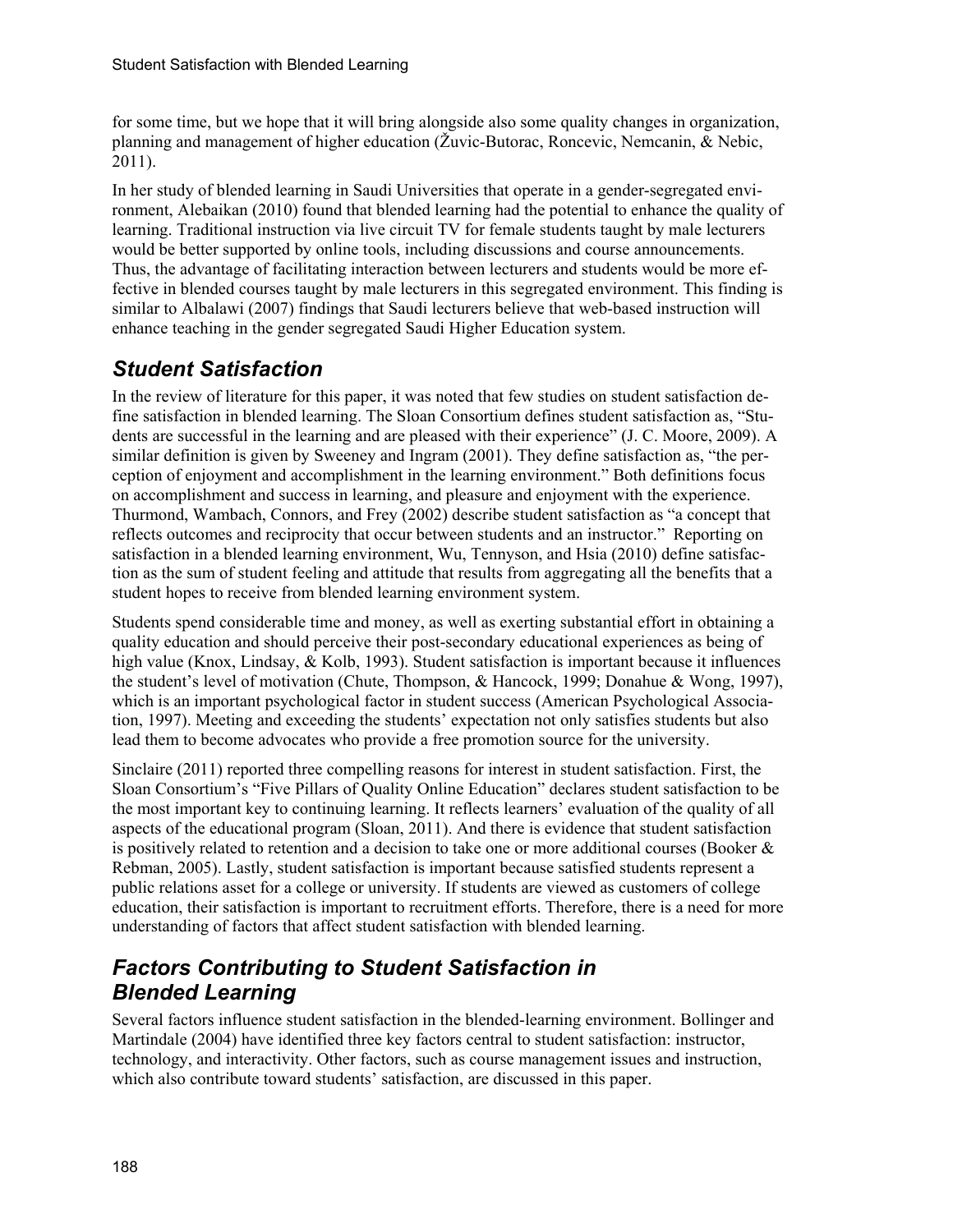### *Instructor*

The instructor is the main predictor in course satisfaction (Finaly-Neumann, 1994; Williams  $\&$ Ceci, 1997). Student satisfaction is highly correlated with the performance of the instructor, particularly with his or her availability and response time (DeBourgh, 1999; Hiltz, 1993). Instructors must be available for consultation with students and, in addition, must be flexible in teaching that is time and plan independent (M. G. Moore & Kearsley, 1996). The instructor not only becomes a facilitator of learning but also a motivator for the student. The instructor's feedback is the most important factor in satisfaction with instruction (Finaly-Neumann, 1994). To keep learners involved and motivated, feedback on assignments must be given in a timely manner (Smith & Dillon, 1999). Communication must be on a regular basis (Mood, 1995) so as to prevent high levels of frustration among students (Hara & Kling, 2003).

### *Technology*

Technologies used in online and blended learning situations have the potential to enrich the learning experience, to do more than what can be done in face-to-face or other approaches (Smart  $\&$ Cappel, 2006). Access to technology is one of the most important factors influencing student satisfaction (Belanger & Jordan, 2000). Students must have access to reliable equipment (Bower  $\&$ Kamata, 2000). Students with limited access are at a considerable disadvantage to learners who have unlimited access (Wegerif, 1998). Access is one of the most important factors influencing student satisfaction (Bower & Kamata, 2000). Online learners must be familiar with the technology used in the course in order to be successful (Belanger & Jordan, 2000). Students frustrated with technology in the course experience lower satisfaction levels (Chong, 1998; Hara  $\&$  Kling, 2003). Also, students without adequate technical support have also experienced high levels of frustrations in the online environment (Hara & Kling, 2003).

# *Course Management*

M. G. Moore and Kearsley (1996) point out that administrative support is of significant importance for online learning students. Access to other resources, such as course textbooks, libraries, technical support, and a help-desk number, are also important in blended learning.

# *Interactivity*

Learning environments in which social interaction and collaboration are allowed and encouraged lead to positive learning outcomes (American Psychological Association, 1997). Collaborative learning tools can improve student satisfaction in the online learning environment (Bonk & Cunningham, 1998; Gunawardena & Zittle, 1998). These tools allow for group work and immediate feedback. Students are able to share viewpoints and discuss them with one another in a virtual environment, thereby gaining insights and perspectives. This type of environment allows for social interaction and creates meaningful, active, learning experiences (Bonk & Cunningham, 1998).

# *Instruction*

Student satisfaction is linked to student performance and positively associated with program completion rates and grade achievements (GPA). Expected grades by students positively affect their levels of satisfaction (Bower & Kamata, 2000). Satisfied students learn more easily, are less likely to drop out of class, and are more likely to take additional blended learning courses and to recommend the course to others. The degree of student satisfaction and the likelihood of subsequent enrollment in online courses depend, in part, on how well courses are planned and taught (DeBourgh, 2003). A study by Carmel and Gold (2007) suggests that students who choose to en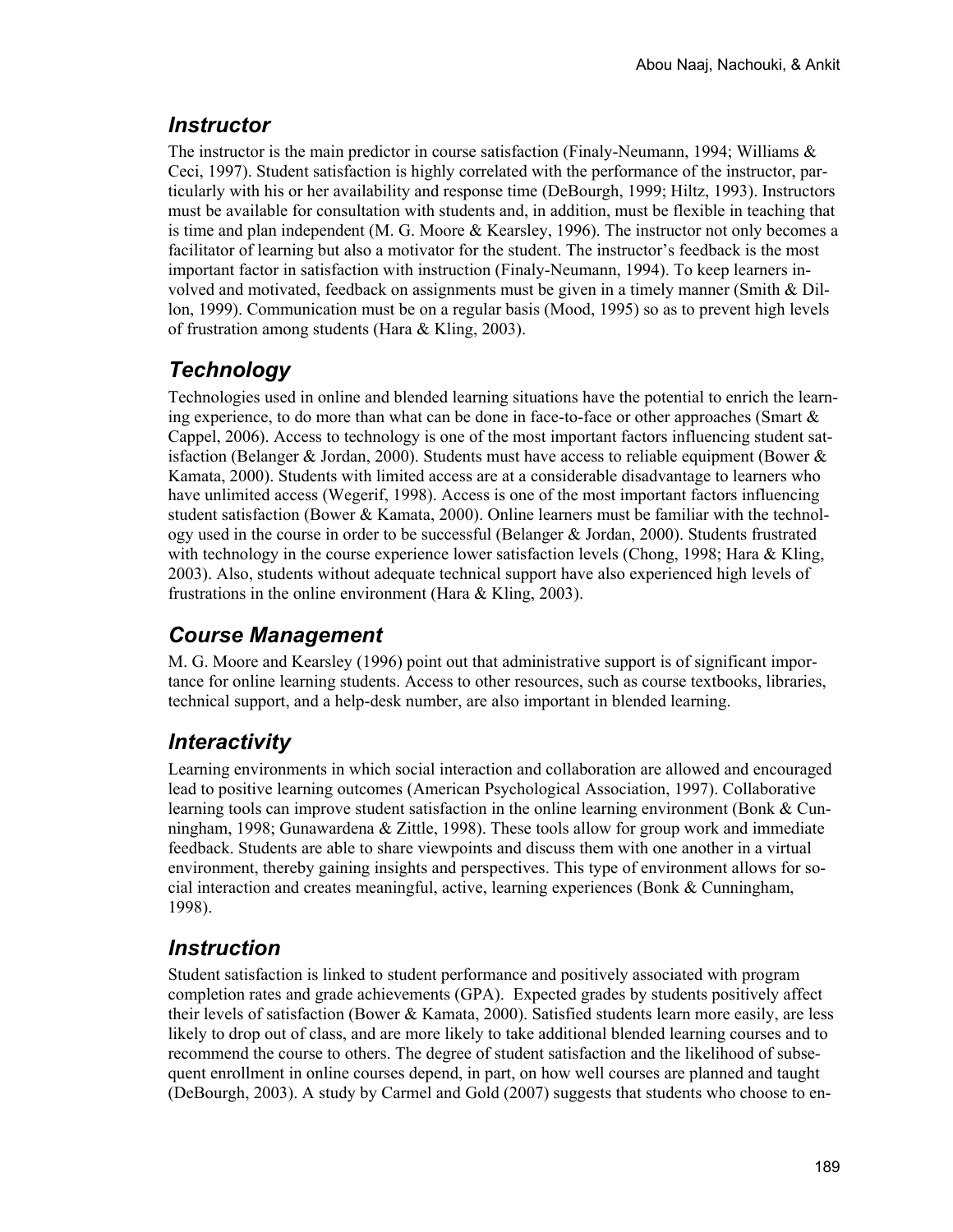roll in courses in an on-site format have the same rates of satisfaction and enrollment retention as do students that enroll in hybrid courses. The individual student's choice of instruction mode made no difference in grade outcome. Students enrolled in both forms of instruction seem to do well academically, and a decision with regard to persisting in their course of studies is not influenced by their GPA.

Other studies reported that student satisfaction level was related to the following:

#### *Courses*

Smart and Cappel (2006) reported that students in the elective course consistently rated the use of the online learning components more favorably than those in the required course. The elective class had more 4th-year students than the required classes; the 4th-year students rated several of the dimensions higher than the 2nd- and 3rd-year students. The higher ratings by the 4th-year students may suggest that they had more technological experience than the younger students and that they were more independent learners.

### *Culture*

There is a strong link between culture and learning that is reflected in how people prefer to learn and how they tend to process information (Samovar, Porter, & McDaniel, 2009). Culture plays a major role in shaping our social realities and learning experiences. Religion and culture in Saudi Arabia not only shape people's attitudes, practices, and behavior, but also shape the construction of their reality about their lives. Similarly, the social environment, in the case of online learning being integrated with face-to-face learning, is also exerting some influence on students' perceptions (Alebaikan & Troudi, 2010).

#### *Student Age and the Number of Previous Distance Courses that They Had Taken*

So (2009) reported that student satisfaction levels related to individual characteristics were tested. Correlation analyses revealed that student satisfaction was positively related to age  $(r= .32, )$ p<.05). This finding may indicate that older students were more satisfied with the course than younger students.

### *Demographic Factor*

Melton, Graf, and Chopak-Foss (2009) found significant differences in class satisfaction between the blended learning section and the traditional sections, with blended learners reporting a higher level of class satisfaction. The blended learning design focused on active learning in the classroom portion of the course; the students might have rated higher satisfaction due to the enjoyment of the in-class portion and not necessarily the blended design. Additionally, overall quality educational satisfaction totals were compared by demographics, and lists only the demographics in which students were significantly more satisfied with the blended course. Demographic groupings that reported no difference in satisfaction between the different course structures included females, classifications of sophomores and above, 20 year old and above, and minority students. Students that were significantly more satisfied with the blended course included males, freshman, 18-19 year olds, and Caucasians.

### *Gender*

Askar, Altun, and Ilgaz (2008) reported no statistically significant differences were found between females and males with respect to the satisfaction on blended learning; however female scores were statistically higher than the males for the face to face environment. Similar finding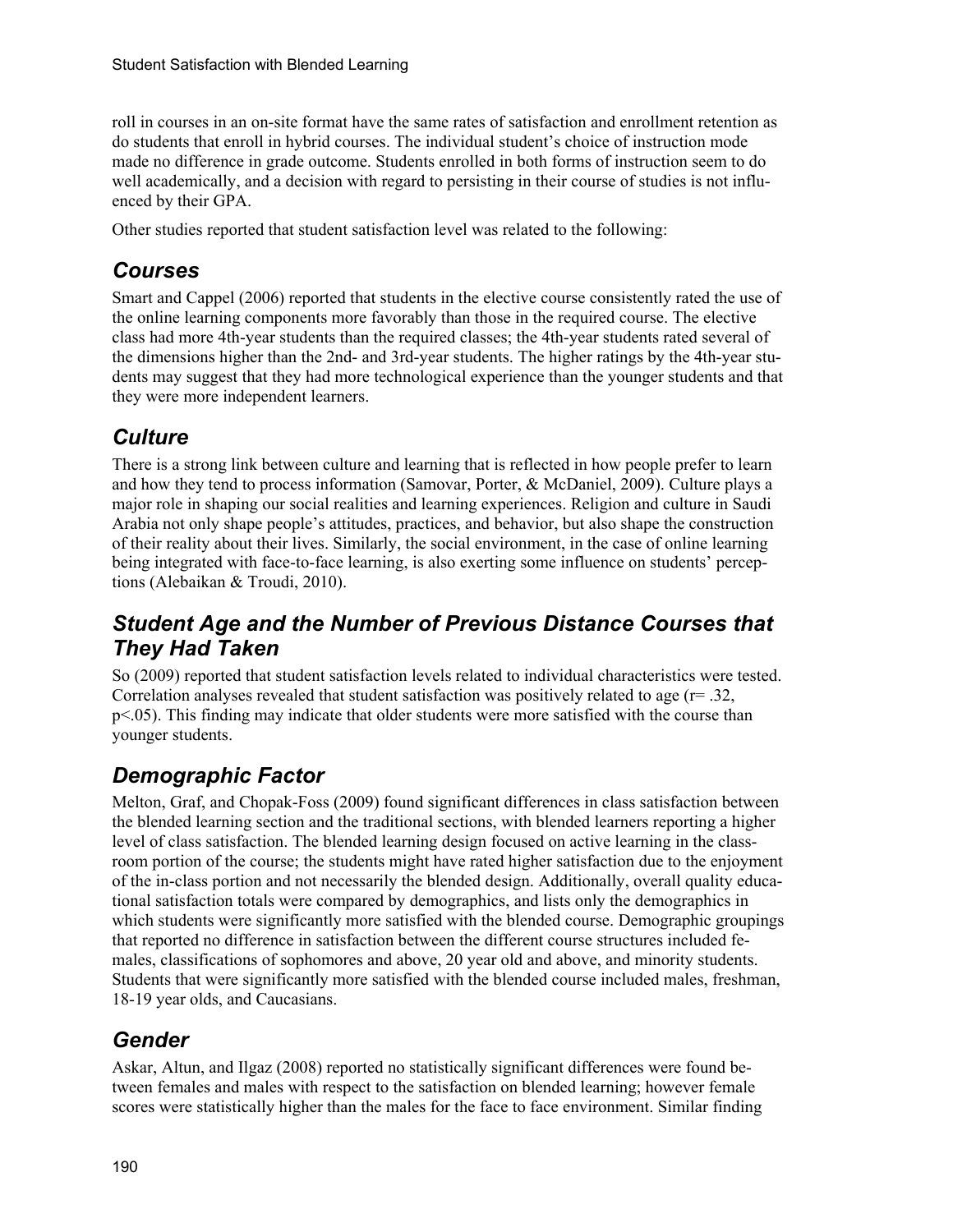were reported by Adas and Abu Samais, (2011) with no significant differences in terms of gender even though the highest means were in favor of the females. However, Al-Fadhli (2008) reported a strong significance in students' attitudes toward e-learning in accordance with their gender. Female students' mean scores outscored their male counterparts in all areas (items). Female students were obviously positive in evaluating the e-learning elements of the course. Other researchers contended that males liked the Blended Learning component more than the females (Koohang, 2004).

### **Purpose of the Study**

The purpose of this study is to

- 1. develop a valid instrument for measuring student satisfaction with blended learning;
- 2. identify and confirm factors influencing student satisfaction;
- 3. evaluate the level of students' satisfaction in each of the confirmed factors in the section above;
- 4. evaluate the level of the overall students' satisfaction with blended learning; and
- 5. explore whether satisfaction differs according to course and gender.

# **Significance of the Study**

Universities operating in highly competitive markets need to find cost effective ways of delivering high quality education. The results of this study will provide blended learning instructors, administrators, educators, and other concerned parties with data regarding course satisfaction of university students toward blended learning. Student satisfaction is important and needs to be continuously assessed to assure quality of blended education experiences for students. The finding of this study will help assist the educator in developing strategies that extend the quality assurance framework to support the blended learning approach.

Satisfied students are more motivated and committed to their classes and, ultimately, are better learners than their dissatisfied counterparts (Biner, Dean  $\&$  Mellinger, 1994). Research on student satisfaction with blended learning is essential to ensure high quality learning can be achieved when instructor and students are physically separate.

# **Methodology**

#### *Sample*

The sample of 153 students used in the study was drawn from the pool of undergraduate students enrolled in blended learning courses offered in the Fall Semester 2010 by the College of Information Technology. Of the 153 participants, a total of 108 completed the survey form (70%). Seventy (65%) were female and thirty eight (35%) male.

#### *Instrument*

Participants completed a Student Satisfaction Survey Form (SSSF) which had three sections. The first section collected demographical/personal data while the second consisted of 35 items on a 5 point Likert scale, ranging from '1-strongly disagree' to '5-strongly agree' for positive items and from '1-strongly agree' to '5-strongly disagree' for negative items. The items were based on the outcome of the literature review, addressing elements integral to student satisfaction in blended learning environments. Out of these, 35 items addressed the following student satisfaction ele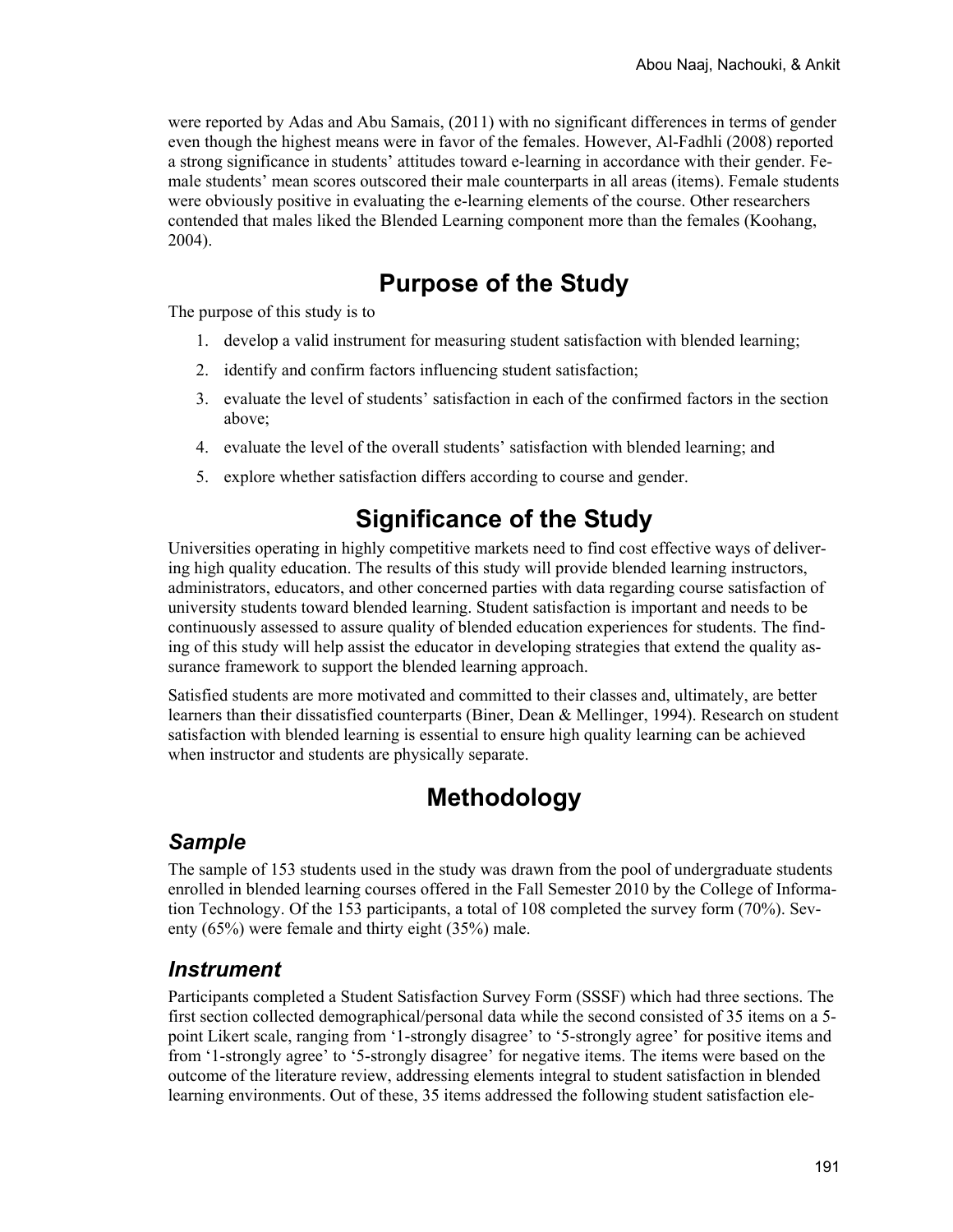ments: 1) instructor, 2) technology, 3) class management, 4) interaction, and 5) instruction (see Table 1). The third section included two open-ended questions.

| Group       | No.               | Item                                                                                                                                                                       |  |  |  |  |  |
|-------------|-------------------|----------------------------------------------------------------------------------------------------------------------------------------------------------------------------|--|--|--|--|--|
|             | 11                | A blended learning session keeps me always alert and focused.                                                                                                              |  |  |  |  |  |
|             | 12                | Interaction is adequately maintained with the lecturer when he/she is on the other side                                                                                    |  |  |  |  |  |
|             |                   | of the blended learning classroom.                                                                                                                                         |  |  |  |  |  |
|             | I3                | Having students from the opposite gender on the other side of the blended learning                                                                                         |  |  |  |  |  |
|             |                   | classroom listening to what I say might restrict my participation.                                                                                                         |  |  |  |  |  |
| Interaction | I4                | A blended learning course makes it more important for students to visit the lecturer                                                                                       |  |  |  |  |  |
|             |                   | during office-hours.                                                                                                                                                       |  |  |  |  |  |
|             | I <sub>5</sub>    | I cannot interrupt the lecturer to ask a question when he/she is on the other side of the                                                                                  |  |  |  |  |  |
|             |                   | blended learning classroom.                                                                                                                                                |  |  |  |  |  |
|             | 16                | I am satisfied with the quality of interaction between all involved parties.                                                                                               |  |  |  |  |  |
|             | <b>I9</b>         | I am dissatisfied with the process of collaboration activities during the course.                                                                                          |  |  |  |  |  |
|             | <b>I10</b>        | I am satisfied with the way I interact with other students.                                                                                                                |  |  |  |  |  |
|             | 111               | I am satisfied with my participation in the class.                                                                                                                         |  |  |  |  |  |
|             | I19               | The use of blended learning technology in this course encourages me to learn inde-                                                                                         |  |  |  |  |  |
|             |                   | pendently.                                                                                                                                                                 |  |  |  |  |  |
|             | <b>I20</b>        | My understanding is improved compared to similar courses I studied before.                                                                                                 |  |  |  |  |  |
|             | I21               | My performance in exams is improved compared to similar courses I studied before.                                                                                          |  |  |  |  |  |
|             | <b>I22</b>        | I am satisfied with the level of effort this course required.                                                                                                              |  |  |  |  |  |
|             | I23               | I am dissatisfied with my performance in this course.                                                                                                                      |  |  |  |  |  |
|             | I24               | I believe I will be satisfied with my final grade in the course.                                                                                                           |  |  |  |  |  |
| Instruction | I25               | I am satisfied with how I am able to apply what I have learned in this course.                                                                                             |  |  |  |  |  |
|             | <b>I26</b>        | If I had known this was going to be a blended learning class, I would not have taken                                                                                       |  |  |  |  |  |
|             |                   | it.                                                                                                                                                                        |  |  |  |  |  |
|             | 127               | I am willing to take another course using the blended learning delivery mode                                                                                               |  |  |  |  |  |
|             | <b>I28</b>        | I am satisfied enough with this course to recommend it to others.                                                                                                          |  |  |  |  |  |
|             | I29               | Compared to face-to-face course settings, I am less satisfied with this learning ex-<br>perience.                                                                          |  |  |  |  |  |
|             | <b>I38</b>        |                                                                                                                                                                            |  |  |  |  |  |
|             | I7                | I enjoy working on assignments by myself.<br>The instructor makes me feel that I am a true member of the class.                                                            |  |  |  |  |  |
|             | <b>I8</b>         | I am dissatisfied with the accessibility and availability of the instructor.                                                                                               |  |  |  |  |  |
| Instructor  | <b>I16</b>        |                                                                                                                                                                            |  |  |  |  |  |
|             | <b>I32</b>        | The instructor uses blended learning technology appropriately.<br>Class assignments were clearly communicated to me.                                                       |  |  |  |  |  |
|             | <b>I33</b>        |                                                                                                                                                                            |  |  |  |  |  |
|             |                   | Feedback on evaluation of tests and other assignments was given in a timely manner.<br>Discipline is highly observed when the lecturer is on the other side of the blended |  |  |  |  |  |
| Course      | <b>I30</b>        | learning classroom.                                                                                                                                                        |  |  |  |  |  |
| Management  | <b>I31</b>        | The lecturer/supervisor always takes attendance.                                                                                                                           |  |  |  |  |  |
|             | <b>I39</b>        | I attend videoconferencing classes the same way I attend face-to-face classes.                                                                                             |  |  |  |  |  |
|             | I12               | The instructor's voice is audible.                                                                                                                                         |  |  |  |  |  |
|             | I13               | Course content shown or displayed on the smart board is clear.                                                                                                             |  |  |  |  |  |
|             | I14               | The microphone is in good working condition.                                                                                                                               |  |  |  |  |  |
|             | <b>I15</b><br>117 | The video image is clear and comprehensive when the lecturer is on the other side of                                                                                       |  |  |  |  |  |
| Technology  |                   | the blended learning classroom.                                                                                                                                            |  |  |  |  |  |
|             |                   | Technical problems are not frequent and they do not adversely affect my understand-                                                                                        |  |  |  |  |  |
|             |                   | ing of the course.                                                                                                                                                         |  |  |  |  |  |
|             | <b>I18</b>        | The technology used for blended teaching is reliable.                                                                                                                      |  |  |  |  |  |

**Table 1: Student Satisfaction Survey Form (SSSF)**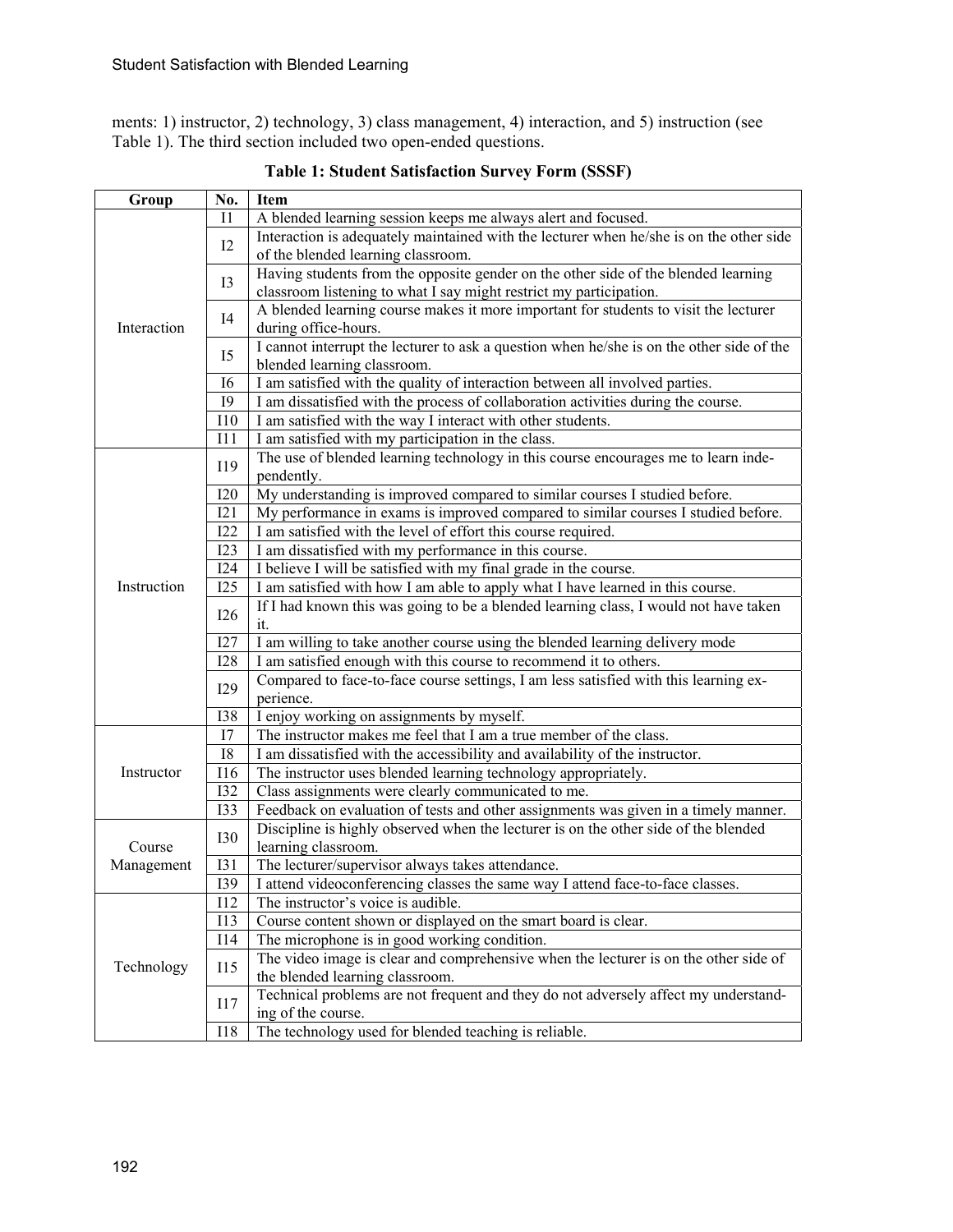### *Reliability*

In order to determine the internal reliability of the questionnaire, a reliability analysis was performed with the use of Cronbach's alpha after the completion of the data collection phase. The alpha reliability coefficient of the satisfaction scale was 0.91, indicating that the instrument was highly reliable. The subscale reliability ranged from 'high' for the instruction dimension (.84) and the technology dimension (.80), to 'acceptable' for the interaction dimension (0.75) and the instructor dimension (0.70), to 'moderate' for course management (.57) dimension (see Table 2).

|                           | <b>Number</b><br>of Items | Mean | <b>SD</b> |                     | 95% Confidence Inter-<br>val |       |
|---------------------------|---------------------------|------|-----------|---------------------|------------------------------|-------|
| Group                     |                           |      |           | Cronbach's $\alpha$ | lower                        | upper |
| Interaction               | 9                         | 3.1  | 1.24      | 0.75                | .65                          | 0.80  |
| Instruction               | 12                        | 3.0  | 1.23      | 0.84                | .667                         | .814  |
| Instructor                | 5                         | 3.8  | 1.18      | 0.70                | 0.59                         | 0.78  |
| Manage-<br>Course<br>ment | 3                         | 3.6  | 1.35      | 0.57                | 0.40                         | 0.694 |
| Technology                | 6                         | 3.7  | 1.18      | 0.80                | 0.71                         | 0.84  |

**Table 2: Reliability of the Student Satisfaction Survey Form (SSSF)** 

### **Results**

A t-test was conducted on the category of overall student satisfaction with blended learning courses, to evaluate whether the mean was significantly different from 2.5 - an accepted mean for student satisfaction (Giannousi, Vernadaki, Derri, Michalopoulos, & Kioumourtzoglou, 2009). The sample grand mean of 3.3 (SD=.48) was higher than 2.5, (t=43.2, df=38, p<0.05) for blended learning satisfaction. The 95% confidence interval for blended learning satisfaction mean ranged from 3.14 to 3.45. The results show that student satisfaction is higher than the average.

# **Satisfaction by Gender**

Table 3 shows the mean and standard deviation for student satisfaction of male students and female students who experienced blended learning courses. The data in Table 3 reflect a significant difference between male and female students. A t-test was to check the following hypothesis:

There is no significant difference in students' satisfaction between male and female students who experienced bended learning courses.

The result was ( $t=50.19$ ,  $df=38$ ,  $p<05$ ). Thus, the hypothesis is rejected. Male students are more satisfied with blended learning than female students (see Table 3). This can be attributed to the following interrelated factors.

- 1. In some majors including Information Technology majors at AUST, female students maintain a higher AGPA average during their studies than their male counterparts.
- 2. Female students show more interest in their studies than their male counterparts.
- 3. In face-to-face classes female sections have more interaction and discussion with instructors.
- 4. In blended learning classes some female students do not ask questions because the male students are listening or because the instructor is not in the same room to motivate them.

This in turn affects their satisfaction level.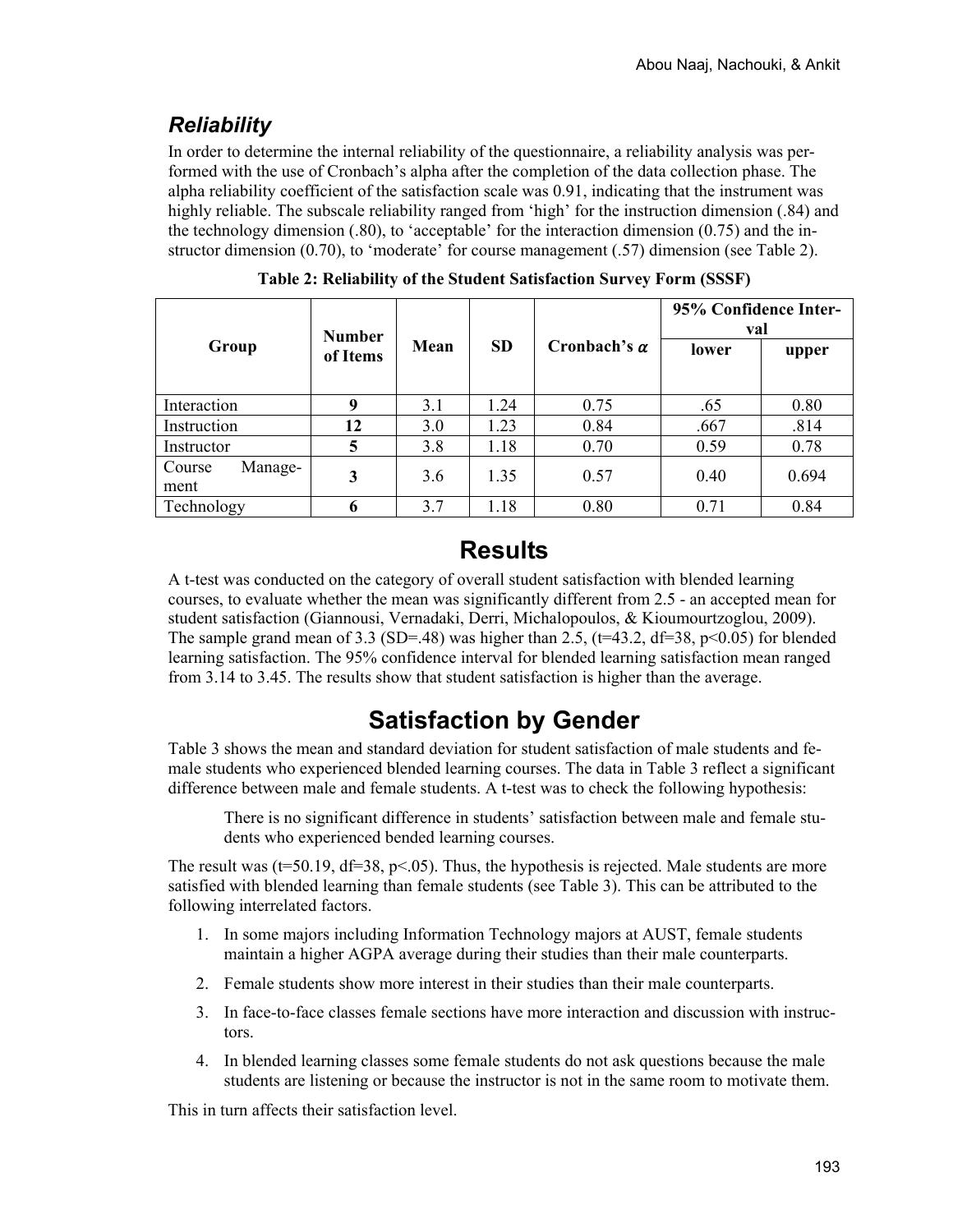| <b>Items</b>     |                          | <b>All Students</b>     |           | <b>By Gender</b> |        |      |           |  |
|------------------|--------------------------|-------------------------|-----------|------------------|--------|------|-----------|--|
| No.<br>mode      |                          |                         |           | Male             | Female |      |           |  |
|                  |                          | mean                    | <b>SD</b> | mean             | SD     | mean | <b>SD</b> |  |
| I <sub>1</sub>   | $\overline{3}$           | 2.6                     | 1.248     | 3.1              | 1.470  | 2.10 | 0.957     |  |
| 12               | $\overline{3}$           | $\overline{\mathbf{3}}$ | 1.266     | 3.6              | 1.426  | 2.4  | 0.972     |  |
| I3               | $\overline{5}$           | 3.45                    | 1.354     | 3.6              | 1.343  | 3.3  | 1.341     |  |
| I4               | $\overline{\mathcal{L}}$ | 3.45                    | 1.263     | 3.5              | 1.191  | 3.4  | 1.284     |  |
| I <sub>5</sub>   | 5                        | 3.3                     | 1.516     | 3.5              | 1.676  | 3.1  | 1.401     |  |
| I <sub>6</sub>   | 3                        | 3.1                     | 1.171     | 3.6              | 1.300  | 2.6  | 0.959     |  |
| I7               | 5                        | 3.7                     | 1.292     | 3.9              | 1.337  | 3.5  | 1.253     |  |
| <b>I8</b>        | 3                        | 3.0                     | 1.364     | 3.3              | 1.543  | 2.9  | 1.236     |  |
| <b>I9</b>        | $\overline{\mathbf{3}}$  | 3.4                     | 1.308     | 3.9              | 1.302  | 2.9  | 1.191     |  |
| <b>I10</b>       | 3                        | 3.6                     | 1.131     | 4.0              | 1.066  | 3.2  | 1.070     |  |
| I11              | $\overline{3}$           | 3.35                    | 1.276     | 3.6              | 1.442  | 3.1  | 1.139     |  |
| <b>I12</b>       | 5                        | 3.75                    | 1.276     | 4.3              | 1.024  | 3.2  | 1.136     |  |
| 113              | 5                        | 4.5                     | 0.802     | 4.5              | .768   | 4.5  | .796      |  |
| I14              | 5                        | 3.6                     | 1.307     | 4.0              | 1.129  | 3.2  | 1.313     |  |
| I15              | 5                        | 3.9                     | 1.269     | 4.2              | 1.182  | 3.6  | 1.276     |  |
| I16              | 5                        | $\overline{\mathbf{4}}$ | 0.935     | 4.4              | 0.944  | 3.6  | .896      |  |
| 117              | $\overline{\mathbf{3}}$  | 3.65                    | 1.211     | 4.0              | 1.201  | 3.3  | 1.155     |  |
| <b>I18</b>       | 3                        | 3.6                     | 1.106     | 4.0              | 1.000  | 3.2  | 1.079     |  |
| I19              | $\overline{3}$           | 3.15                    | 1.155     | 3.3              | 1.367  | 3.0  | 1.015     |  |
| <b>I20</b>       | $\overline{\mathbf{3}}$  | 2.7                     | 1.143     | 2.9              | 1.385  | 2.5  | .947      |  |
| I21              | $\overline{3}$           | 2.7                     | 1.183     | 2.9              | 1.437  | 2.5  | 1.023     |  |
| I22              | 3                        | 3.2                     | 1.150     | 3.2              | 1.356  | 3.2  | 1.51      |  |
| I23              | $\overline{\mathbf{3}}$  | $\overline{\mathbf{3}}$ | 1.307     | 3.1              | 1.401  | 2.9  | 1.278     |  |
| I24              | 3                        | 3.4                     | 1.080     | 3.7              | 1.029  | 3.1  | 1.073     |  |
| I25              | $\overline{\mathbf{3}}$  | 3.4                     | 1.179     | 3.6              | 1.346  | 3.2  | 1.084     |  |
| <b>I26</b>       | 3                        | $\overline{\mathbf{3}}$ | 1.329     | 3.4              | 1.399  | 2.6  | 1.208     |  |
| I27              | $\mathbf{1}$             | 2.55                    | 1.288     | 3.1              | 1.490  | 2.0  | .954      |  |
| <b>I28</b>       | 3                        | 2.9                     | 1.259     | 3.2              | 1.391  | 2.6  | 1.119     |  |
| I29              | $\mathbf{1}$             | 2.5                     | 1.367     | 2.7              | 1.637  | 2.3  | 1.208     |  |
| 130              | $\mathfrak{Z}$           | 2.95                    | 1.319     | 2.8              | 1.391  | 3.1  | 1.254     |  |
| <b>I31</b>       | 5                        | $\overline{\mathbf{4}}$ | 1.394     | 4.0              | 1.255  | 4.0  | 1.448     |  |
| <b>I32</b>       | 5                        | 3.7                     | 1.222     | 3.8              | 1.101  | 3.6  | 1.267     |  |
| <b>I33</b>       | 3                        | 3.7                     | 1.274     | 3.8              | 1.377  | 3.6  | 1.180     |  |
| <b>I38</b>       | 5                        | 3.55                    | 1.293     | 3.7              | 1.411  | 3.4  | 1.240     |  |
| $\overline{139}$ | $\overline{5}$           | 3.85                    | 1.389     | 4.2              | 1.126  | 3.5  | 1.461     |  |

**Table 3: Mean and Standard Deviation for Students' Satisfaction by Gender** 

# **Student Satisfaction Factor Analysis**

#### *Interaction Related Factors*

The overall mean for student satisfaction in this factor was 3.1. The item (I10) related to interaction with other students having the highest mean, 3.6 (4.0 for men and 3.2 for women). This suggests that students are satisfied with the level of interaction between themselves. The item (I1) with the lowest score in this group was, "A blended learning session keep me always alert and focused." The low score 2.6 is understandable (3.1 for men and 2.1 for women) because there may be less discipline and more interruption among students when the lecturer is in the remote classroom. Moreover, women show that they are less satisfied in item (I2) than their counterparts (3.6 for men and 2.4 for women). To find out why some women students cannot interact freely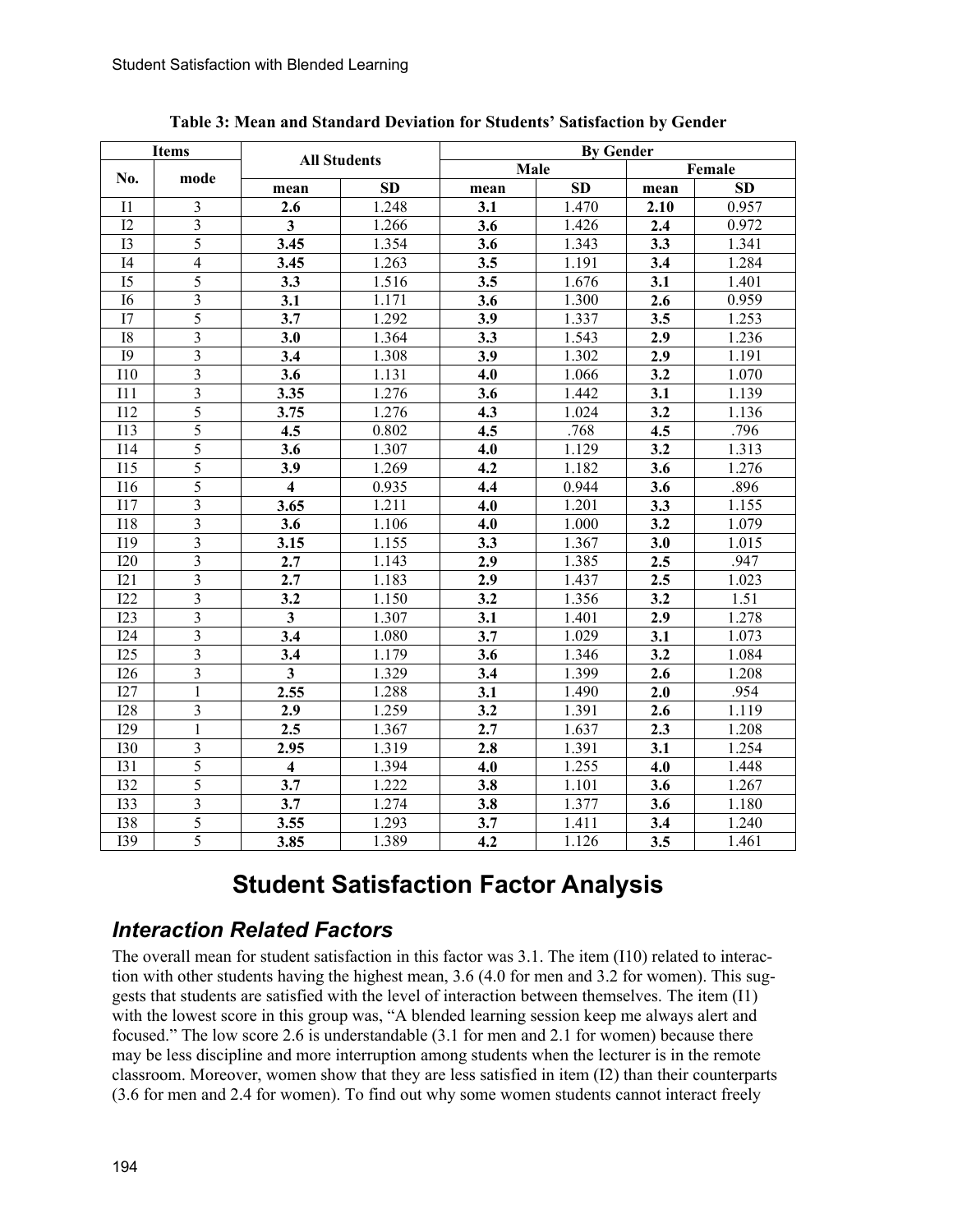with their instructor, a new questionnaire was distributed to a sample of 80 women students who studied blended learning courses. Seventy one women students responded to the questionnaire (88.7%). Thirty six (50.8%) women students answered yes to the question, "Do you interact with your instructor when he/she is on the other side of the VC classroom?" Thirty five (49.2%) answered no. When asked to give reasons twenty one women students (29.5%) answered, "I don't engage in enough concentration to enable me to participate when the instructor is on the other side of the VC classroom." Fourteen women students (19.7%) answered, "I don't feel comfortable when I know that men students are listening to what I am saying."

### *Technology Related Factors*

Most students are satisfied with the technology used in the videoconferencing component of blended learning (mean=3.7). The item related to the overall reliability of technology has the  $mean = 3.6$ , which is high.

#### *Instructor Related Factors*

Students in general were satisfied with instructors; the highest satisfaction in this group showed mean=3.8. All items in this group had a mean greater than or equal to 3.6, which is also high.

#### *Course Management Related Factors*

The results showed that students are generally satisfied with class management (mean=3.6). The lowest mean item was related to discipline in the video-conferencing classroom (mean = 2.95.) which, although good, requires improvement.

### *Instruction Related Factors*

The average mean for student satisfaction in this group was 3.0, but there were also some areas in which the students were less satisfied. When asked whether they were willing to take another course in blended learning most students disagreed with mean=2.5 (3.1 for men, 2.0 for women). When asked whether they are happy with their performance, they showed higher satisfaction with mean = 3.0 (3.1 for men and 2.9 for women). When asked about satisfaction with their grade they showed higher satisfaction with mean  $= 3.4$  (3.7 for men and 3.1 for women). The results suggest that students of both genders prefer face-to-face learning, even if their performance and grades with blended learning are similar.

### **Limitations**

This study focused on undergraduate students in the College of Information Technology, at AUST taking blended learning courses. While valid, the results should not be overgeneralized by the reader when applied to other colleges or other institutions. In addition, the study used a selfreported questionnaire survey form which is limited in nature by the accuracy of the participant's response (Kerlinger & Lee, 2000). Although the researchers took steps to facilitate accurate reporting, such as confidentiality and voluntary participation, these procedures might have not ruled out the bias associated with self-reported data, including social desirability. Despite the limitation of the instrument used, including socially desirable answers, a self-report data is a strong method to measure the level of students' satisfaction.

# **Conclusion**

Student satisfaction in blended learning is important because it can impact motivation and, therefore, student success and completion rates. Measurement of satisfaction is also valuable to institutions because it can be used to evaluate courses and programs and, to a certain degree, to predict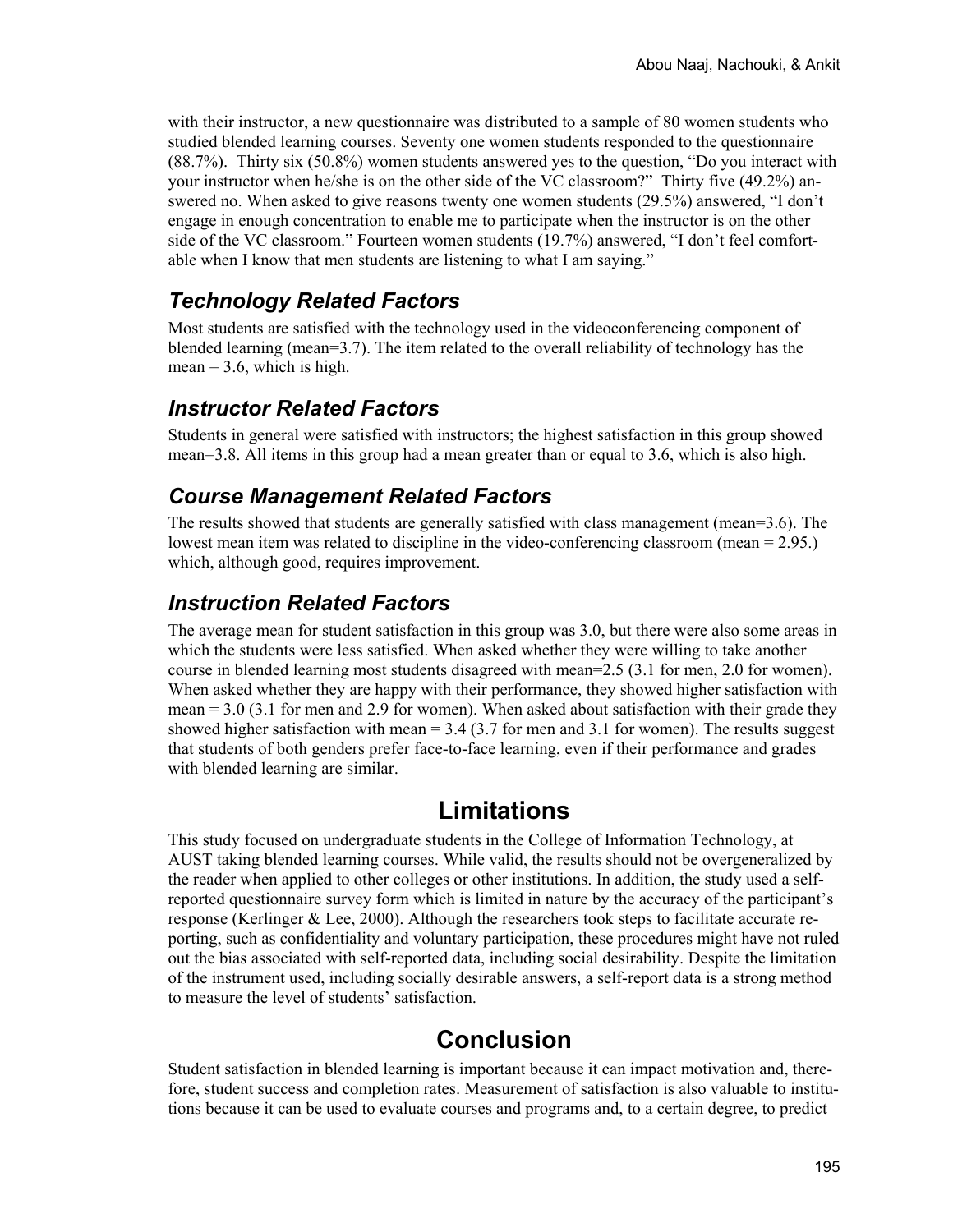student attrition rates. In this research, analysis of data from survey forms has suggested that while blended learning continues to be regarded by most students as less effective, students still preferred face-to-face courses even though they were satisfied with their grades and performance in blended learning courses. Male students tended to be more satisfied with blended learning than their female counterparts.

### **Future Study**

Further research is needed to find the reasons behind the varying levels of satisfaction in these areas so as to aid understanding of the components of student satisfaction and facilitate improvements in the quality of blended learning courses offered. Being able to understand the needs of students, to support students in blended learning courses, and to promote a successful learning experience will be critical to the overall success of blended learning in the college. However, in order to do so, a larger sample will be required, which should include face-to-face and blended learning courses. This would also help to determine the reason for differences in satisfaction based on course, instructor, gender, or personality, and suggest recommendations for improving overall learning outcomes. Research should also be extended to include the investigation of instructor satisfaction and the relationship between student and instructor satisfaction. Further research is also needed to assess the difference in student satisfaction between blended learning and face-to-face learning via the comparison of blended learning courses with the same courses offered by the face-to-face method.

The study can also be extended to include students of other colleges at the university.

#### **References**

- Adas, D., & Abu Shmais, W. (2011). Students' perceptions towards blended learning environment using the OCC. *An-Najah University Journal for Research – Humanities, 25*(6), 1681-1710.
- Albalawi, M. S. (2007). *Critical factors related to the implementation of web-based instruction by highereducation faculty at three universities in the Kingdom of Saudi Arabia.* Unpublished dissertation of Doctor of Education. The University of West Florida.
- Alebaikan, R., (2010). *Perceptions of blended learning in Saudi universities*. Doctor of Philosophy Thesis, University of Exeter.
- Alebaikan, R. & Troudi, S. (2010). Online discussion in blended courses at Saudi universities. *Procedia Social and Behavioral Sciences, 2*(2), 507-514.
- Al-Fadhli, S. (2008). Students' perceptions of e-learning in Arab society: Kuwait University as a case study. *E–Learning and Digital Media, 5*(4), 418-428. Available at <http://dx.doi.org/10.2304/elea.2008.5.4.418>
- Al-Yousef, N. (2009). *The status of women in the Arab gulf countries.* Retrieved from <http://faculty.ksu.edu.sa/NourahAlyousef/Publications/Women%20in%20the%20Gulf.pdf>
- American Psychological Association. (1997). *Learner-centered psychological principles: A framework for school redesign and reform*. Washington, DC.
- Askar, P., Altun, A., & Ilgaz, H. (2008). *Learner satisfaction on blended learning*. E-leader conference, Krakow, Poland
- Belanger, F., & Jordan, D. H. (2000). *Evaluation and implementation of distance learning: Technologies, tools and techniques*. Hershey, PA: Idea Publishing Group.
- Biner, P. M., Dean, R. S., & Mellinger, A. E. (1994). Factors underlying distance learner satisfaction with televised college-level courses. *The American Journal of Distance Education, 8*(1), 60-71.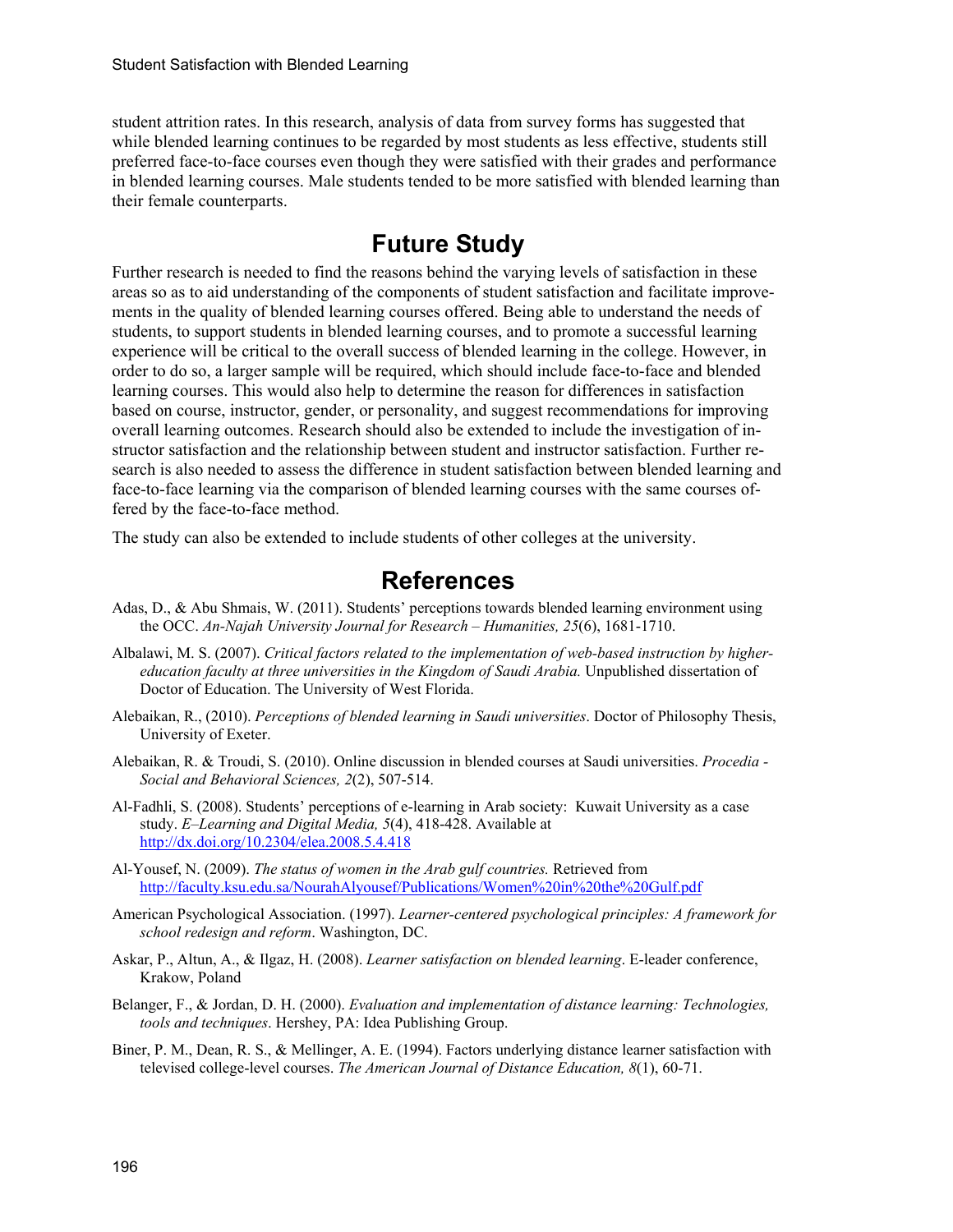- Bollinger, D. U.. & Martindale, T. (2004). Key factors for determining student satisfaction in online courses. *International Journal of E-Learning, (3)*1, 61-67.
- Bonk, C. J., & Cunningham, D. J. (1998). Searching for learner-centered, constructivist, and socio-cultural components of collaborative educational learning tools. In C. J. Bonk & K. S. King (Eds.), *Electronic collaborators: Learner-centered technologies for literacy, apprenticeship, and discourse* (pp. 25-50). Mahwah, NJ: Lawrence Erlbaum Associates.
- Booker, Q. E., & Rebman, C. E. (2005). E-student retention: Factors affecting customer loyalty for online program success. *Issues in Information Systems, 1*(1), 183-189.
- Bower, B. L., & Kamata, A. (2000). Factors influencing student satisfaction with online courses. *Academic Exchange Quarterly, 4*(3), 52-56.
- Carmel, A., & Gold, S. (2007). The effects of course delivery modality on student satisfaction and retention and GPA in on-site vs. hybrid courses. *Turkish Online Journal of Distance Education-TOJDE, 8*(2: Article 11), 127-135.
- Chong, S. M. (1998). Models of asynchronous computer conferencing for collaborative learning in large college classes. In C. J. Bonk & K. S. King (Eds.), *Electronic collaborators: Learner-centered technologies for literacy, apprenticeship, and discourse* (pp. 157-182). Mahwah, NJ: Lawrence Erlbaum Associates.
- Chute, A. G., Thompson, M. M., & Hancock, B. W. (1999). *The McGraw-Hill handbook of distance learning*. New York: McGraw-Hill.
- Culture of United Arab Emirates. (n.d.). Retrieved from [http://www.everyculture.com/To-Z/United-Arab-](http://www.everyculture.com/To-Z/United-Arab-Emirates.html#b)[Emirates.html#b](http://www.everyculture.com/To-Z/United-Arab-Emirates.html#b)
- DeBourgh, G. A. (1999). Technology is the tool, teaching is the task: Student satisfaction in distance learning. *Proceedings of Society for Information Technology & Teacher Education International Conference 1999*, San Antonio, TX, (pp. 131-137).
- DeBourgh, G. A. (2003). Predictors of student satisfaction in distance-delivered graduate nursing courses: What matters most? *Journal of Professional Nursing, 19*(3), 149-163.
- Donahue, T. L., & Wong, E. H. (1997). Achievement motivation and college satisfaction in traditional and nontraditional students. *Education, 118*, 237-243.
- Finaly-Neumann, E. (1994). Course work characteristics and students' satisfaction with instructions. *Journal of Instructional Psychology, 21*(2), 14-19.
- Finn, A. & Bucceri, M. (2006). *A case study approach to blended learning.* Los Angeles: Centra Software.
- Garrison, D. R., & Kanuka, H. (2004). Blended learning: Uncovering its transformative potential in higher education. *The Internet and Higher Education, 7*(2), 95-105.
- Giannousi, M., Vernadakis, N., Derri, V., Michalopoulos, M., & Kioumourtzoglou, E. (2009). Students' satisfaction from blended learning instruction. *Proceedings of the TCC Worldwide Online Conference*, 1, 61-68.
- Graham, C. R. (2006). Blended learning systems. In C. J. Bonk & C. R. Graham, *The handbook of blended learning: Global perspectives, local designs*. Pfeiffer.
- Gunawardena, C. N., & Zittle, R. H. (1998). Faculty development programmes in distance education in American higher education. In C. Latchem & F. Lockwood (Eds.), *Staff development in open and flexible learning* (pp. 105-114). New York: Routledge.
- Hara, N., & Kling, R. (2003). Students' distress with a Web-based distance education course: An ethnographic study of participants' experiences. *Turkish Online Journal of Distance Education-TOJDE, 4*(1), 1-30.
- Hiltz, S. R. (1993). Correlates of learning in a virtual classroom. *International Journal of Man-Machine Studies, 39*, 71-98.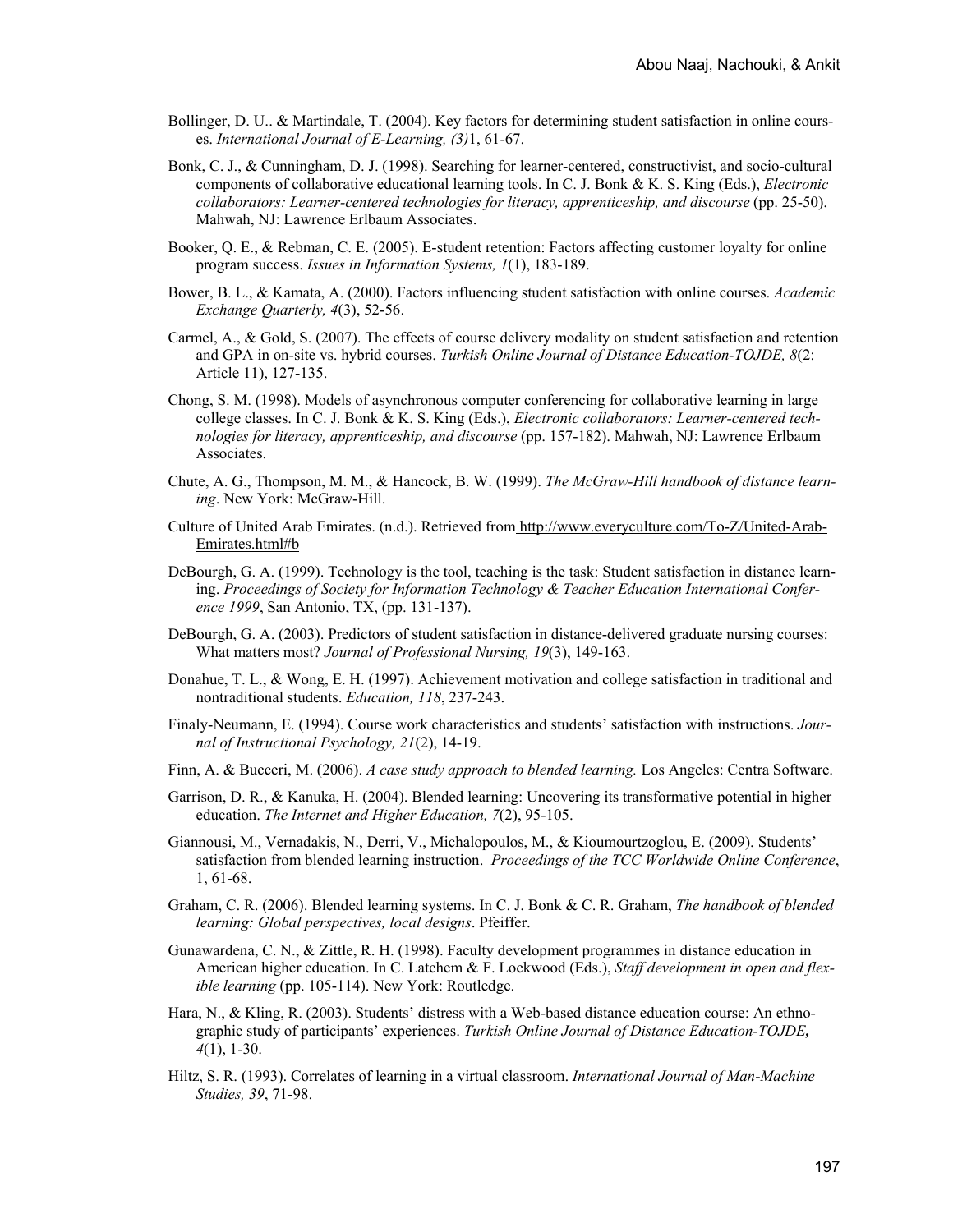- Holley, D., & Dobson, C. (2008). Encouraging student engagement in a blended learning environment: The use of contemporary learning spaces. *Learning, Media and Technology, 33*(2), 139-150.
- Kerlinger, F. N., & Lee, H. P. (2000). *Foundation of behavioral research* (4<sup>th</sup> ed.). Forth Worth, TX: Harcourt.
- Kim, W. (2007). *Towards a definition and methodology for blended learning.* Workshop on Blended Learning, 2007, Edinburgh, United Kingdom, Proceedings, 1-8.
- Knox, W. E., Lindsay, P., & Kolb, M. N. (1993). *Does college make a difference? Long-term changes in activities and attitudes.* Westport, CT: Greenwood Press.
- Koohang, A. (2004). Students' perceptions toward the use of the digital library in weekly web-based distance learning assignments portion of a hybrid programme. *British Journal of Educational Technology, 35,* 617–626.
- Melton, B., Graf, H., & Chopak-Foss, J. (2009). Achievement and satisfaction in blended learning versus traditional general health course designs. *International Journal for the Scholarship of Teaching and Learning, 3*(1). Retrieved from <http://www.georgiasouthern.edu/ijsotl>
- Ministry of Higher education, Commission for Academic Accreditation (CAA) annual report, (2011). Available at<https://www.caa.ae/caa/images/AnnualReport2011.pdf>
- Mood, T. A. (1995). *Distance education: An annotated bibliography*. Englewood, CO: Libraries Unlimited, Inc.
- Moore, J. C. (2009). A synthesis of Sloan-C effective practices: December 2009. *Journal of Asynchronous Learning Networks, 13*(4), 84-94. Retrieved from <http://sloanconsortium.org/publications/freedownloads>
- Moore, M. G., & Kearsley, G. (1996). *Distance education: A systems view*. Belmont, CA: Wadsworth Publishing Company.
- Samover, L.A., Porter, R. E., & McDaniel, E. R. (2009). *Communication between cultures.* Boston: Wadsworth.
- Sen, T. (2011). Application of blended and traditional class teaching approach in higher education and the student learning experience. *International Journal of Innovation, Management and Technology, 2*(2), 107-109.
- Sinclaire, J. (2011). Student satisfaction with online learning: Lessons from organizational behavior. *Research in Higher Education Journal, 11*, 1-18.
- Singh, H. (2003). Building effective blended learning programs. *Educational Technology, 43*(6), 51-54.
- Sloan. (2011). *The 5 Pillars of Quality Online Education*. The Sloan Consortium. Retrieved from <http://sloanconsortium.org/5pillars>
- Smart, K. L., & Cappel, J. J. (2006). Students' perceptions of online learning: A comparative study. Jour*nal of Information Technology Education, 5*, 201-219. Retrieved from <http://www.jite.org/documents/Vol5/v5p201-219Smart54.pdf>
- Smith, P. L., & Dillon, C. L. (1999). Comparing distance learning and classroom learning: Conceptual considerations. *The American Journal of Distance Education, 13*(2), 6-23.
- So, H. J**.** (2009). Is blended learning a viable option in public health education? A case study of student satisfaction with a blended graduate course. *Journal of Public Health Management & Practice, 15*(1), 59- 66.
- Sweeney, J. C., & Ingram, D. (2001). A comparison of traditional and web--based tutorials in marketing education: An exploratory study. *Journal of Marketing Education, 23*(1), 55-62.
- Thorne, K. (2003). *Blended learning: How to integrate online and traditional learning*. London: Kogan Page.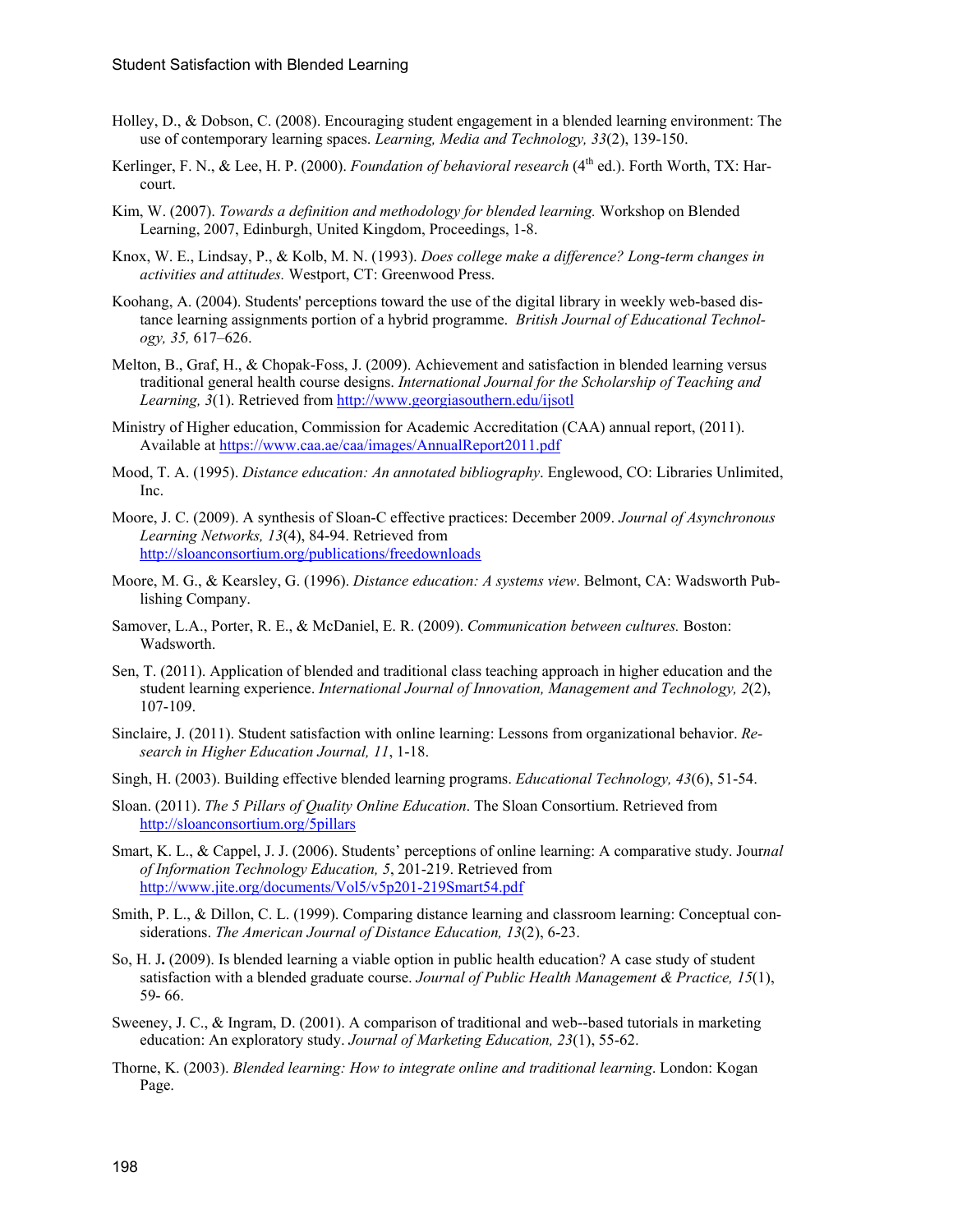Thurmond, V. A., Wambach, K., Connors, H. R., & Frey, B. B. (2002). Evaluation of student satisfaction: Determining the impact of a web-based environment by controlling for student characteristics. *The American Journal of Distance Education, 16*(3), 169-189.

UAE Constitution. (n.d.). Retrieved from [http://www.mfnca.gov.ae/?lang=en&m=options&act=content\\_detail&content\\_id=438](http://www.mfnca.gov.ae/?lang=en&m=options&act=content_detail&content_id=438)

- UAE, The official Website. (2012). Retrieved from <http://www.uaeinteract.com/education/>
- Weber, A. S. (2010). *Web-based learning in Qatar and the GCC states*. Center for International and Regional Studies, Georgetown University School of Foreign Service in Qatar, Occasional Paper No. 5.
- Wegerif, R. (1998). The social dimensions of asynchronous learning networks. *Journal of Asynchronous Learning Networks, 2*(1), 34-39.
- Williams, W. M., & Ceci, S. J. (1997). 'How'm I doing?' Problems with student ratings of instructors and courses. *Change, 29,* 12-23.
- Women in the United Arab Emirates: A Portrait of Progress. (2008). Retrieved from [http://lib.ohchr.org/HRBodies/UPR/Documents/Session3/AE/UPR\\_UAE\\_ANNEX3\\_E.pdf](http://lib.ohchr.org/HRBodies/UPR/Documents/Session3/AE/UPR_UAE_ANNEX3_E.pdf)
- Women in the UAE. (2012). UAE Vice President, Prime minister, and Ruler of Dubai His Highness Sheikh Mohammed Bin Rashid Al Maktoum Website. Retrieved from [http://www.sheikhmohammed.ae/vgn](http://www.sheikhmohammed.ae/vgn-ext-templating/v/index.jsp?vgnextoid=7d3c4c8631cb4110VgnVCM100000b0140a0aRCRD)[ext-templating/v/index.jsp?vgnextoid=7d3c4c8631cb4110VgnVCM100000b0140a0aRCRD](http://www.sheikhmohammed.ae/vgn-ext-templating/v/index.jsp?vgnextoid=7d3c4c8631cb4110VgnVCM100000b0140a0aRCRD)
- Wu, H., Tennyson, R. D., & Hsia, T. (2010). A study of student satisfaction in a blended e-learning system environment. *Computers and Education, 55*, 155-164.
- Žuvic-Butorac, M., Roncevic, N., Nemcanin, D., & Nebic, Z. (2011). Blended e-learning in higher education: Research on students' perspective. *Issues in Informing Science and Information Technology, 8*, 409-429.



## **Biographies**

**Mahmoud Abou Naaj**, Ph.D. is Associate Professor of Information Technology at Ajman University of Science and Technology (AUST). He has obtained his Ph.D. in Computer Science at the University of Leeds (UK). Currently, he is the dean of the College of University Requirements and Academic Counseling. He served as the dean of the College of Information Technology and dean of Admission and Registration at AUST. His current research interests include IT Education, Blended Learning, Assessments, and Computer Algorithms.